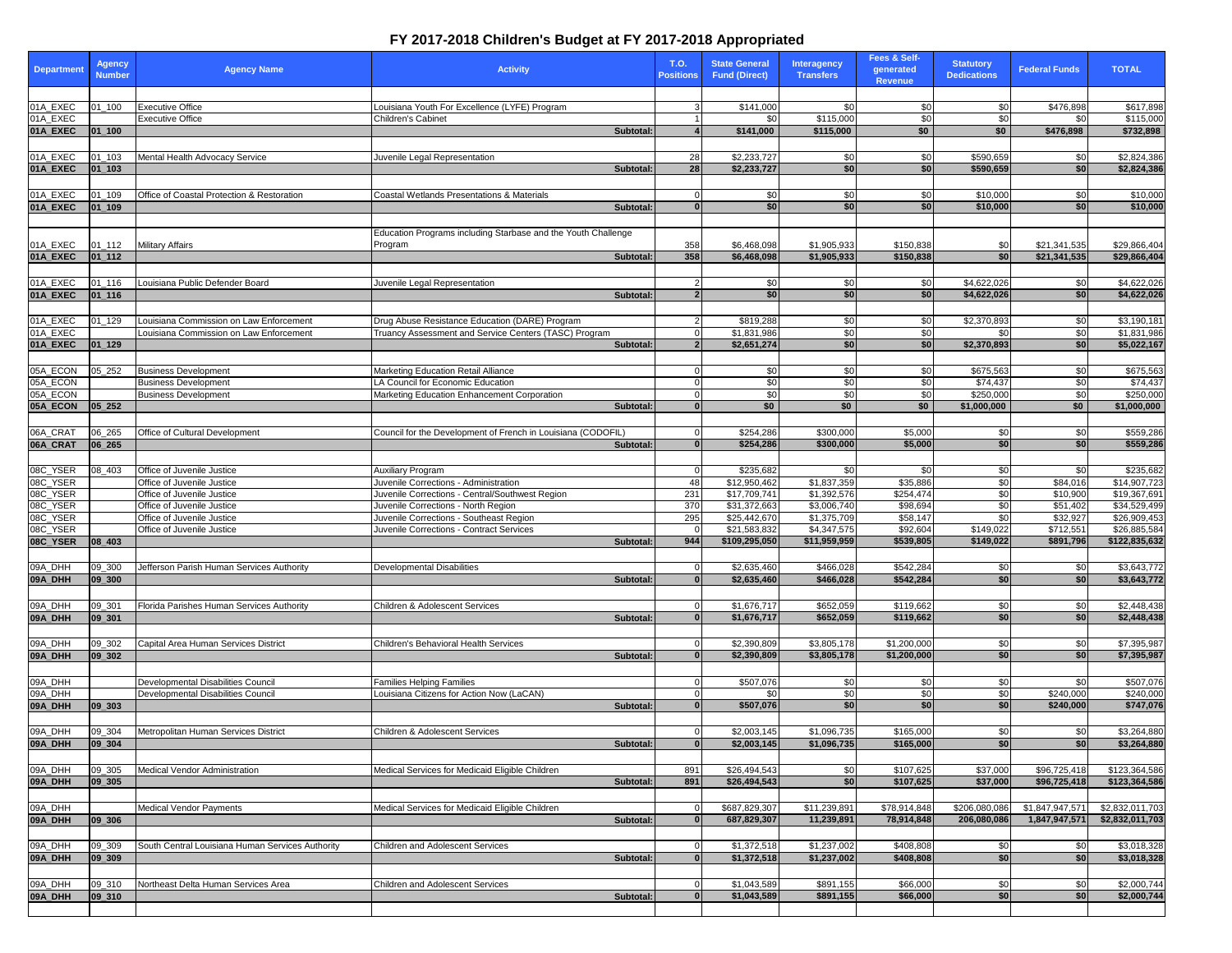## **FY 2017-2018 Children's Budget at FY 2017-2018 Appropriated**

| <b>Department</b>    | <b>Agency</b><br><b>Number</b> | <b>Agency Name</b>                                                           | <b>Activity</b>                                                                  | <b>T.O.</b><br><b>Positions</b> | <b>State General</b><br><b>Fund (Direct)</b> | <b>Interagency</b><br><b>Transfers</b> | <b>Fees &amp; Self-</b><br>generated<br><b>Revenue</b> | <b>Statutory</b><br><b>Dedications</b> | <b>Federal Funds</b>         | <b>TOTAL</b>                 |
|----------------------|--------------------------------|------------------------------------------------------------------------------|----------------------------------------------------------------------------------|---------------------------------|----------------------------------------------|----------------------------------------|--------------------------------------------------------|----------------------------------------|------------------------------|------------------------------|
|                      |                                |                                                                              |                                                                                  |                                 |                                              |                                        |                                                        |                                        |                              |                              |
| 09A_DHH              | 09_325                         | Acadiana Area Human Services District                                        | Children and Adolescent Services                                                 |                                 | \$3,016,607                                  | \$756,478                              | \$192,722                                              | \$0                                    | \$0                          | \$3,965,807                  |
| 09A_DHH              | $ 09 \ 325$                    |                                                                              | Subtotal:                                                                        |                                 | \$3,016,607                                  | \$756,478                              | \$192,722                                              | \$0                                    | \$0 <sub>1</sub>             | \$3,965,807                  |
| 09A_DHH              |                                |                                                                              |                                                                                  |                                 | \$0                                          |                                        |                                                        |                                        |                              |                              |
| 09A_DHH              | 09_326                         | Office of Public Health<br>Office of Public Health                           | <b>Birth Defect Monitoring Network</b><br><b>Child Death Review</b>              |                                 | \$50,000                                     | \$0<br>\$0                             | \$0<br>$\overline{30}$                                 | \$0<br>\$0                             | \$400,000<br>\$0             | \$400,000<br>\$50,000        |
| 09A_DHH              |                                | Office of Public Health                                                      | <b>Children's Special Health Services</b>                                        | 30                              | \$1,213,000                                  | \$40,000                               | \$200,000                                              | $\sqrt{6}$                             | \$4,425,000                  | \$5,878,000                  |
| 09A_DHH              |                                | Office of Public Health                                                      | <b>Emergency Medical Services</b>                                                |                                 | \$0                                          | \$0                                    | \$0                                                    | $\overline{30}$                        | \$130,000                    | \$130,000                    |
| 09A_DHH              |                                | Office of Public Health                                                      | Genetics and Hemophilia                                                          |                                 | \$1,074,328                                  | \$10,000                               | \$4,540,000                                            | \$1,721,260                            | \$1,030,000                  | \$8,375,588                  |
| 09A_DHH              |                                | Office of Public Health                                                      | HIV/Perinatal & AIDS Drug Assistance                                             |                                 | \$0                                          | \$0                                    | \$0                                                    | \$0                                    | \$2,790,338                  | \$2,790,338                  |
| 09A_DHH<br>09A_DHH   |                                | Office of Public Health<br>Office of Public Health                           | Immunization<br><b>Lead Poisoning Prevention</b>                                 | 38                              | \$1,840,027<br>\$0                           | \$0<br>\$0                             | \$438,168<br>\$0                                       | \$0<br>\$0                             | \$2,929,500<br>\$293,336     | \$5,207,695<br>\$293,336     |
| 09A_DHH              |                                | Office of Public Health                                                      | Maternal and Child Health                                                        |                                 | \$0                                          | \$0                                    | \$0                                                    | $\overline{30}$                        | \$4,712,650                  | \$4,712,650                  |
| 09A_DHH              |                                | Office of Public Health                                                      | Nurse Family Partnership                                                         | 48                              | \$2,600,000                                  | \$0                                    | \$2,877,075                                            | $\sqrt{50}$                            | \$15,379,759                 | \$20,856,834                 |
| 09A_DHH              |                                | Office of Public Health                                                      | <b>Nutrition Services</b>                                                        | 138                             | \$11,400                                     | \$1,520                                | \$125,215                                              | \$0                                    | \$90,985,098                 | \$91,123,233                 |
| 09A_DHH              |                                | Office of Public Health                                                      | <b>School Based Health Services</b>                                              |                                 | \$260,000                                    | \$0                                    | \$0                                                    | \$4,600,000                            | \$316,437                    | \$5,176,437                  |
| 09A_DHH              |                                | Office of Public Health                                                      | Severe Combined Immunodeficiency (SCID) Screenings                               |                                 | 30                                           | \$639,975                              | \$0                                                    | \$0                                    | \$0                          | \$639,975                    |
| 09A_DHH<br>09A_DHH   | $ 09 \ 326$                    | Office of Public Health                                                      | <b>Smoking Cessation</b>                                                         | 275                             | \$0<br>\$7,048,755                           | \$48,750<br>\$740,245                  | \$0<br>\$8,180,458                                     | \$325,000<br>\$6,646,260               | \$602,225<br>\$123,994,343   | \$975,975<br>\$146,610,061   |
|                      |                                |                                                                              | Subtotal:                                                                        |                                 |                                              |                                        |                                                        |                                        |                              |                              |
| 09A_DHH              | 09 330                         | Office of Behavioral Health                                                  | Administration of Children's Services                                            |                                 | \$475,490                                    | \$0                                    | \$0                                                    | \$0                                    | \$262,193                    | \$737,683                    |
| 09A_DHH              |                                | Office of Behavioral Health                                                  | <b>Mental Health Community</b>                                                   |                                 | \$811,873                                    | \$40,000                               | $\frac{6}{3}$                                          | $\sqrt{6}$                             | \$8,706,510                  | \$9,558,383                  |
| 09A_DHH              | 09 330                         |                                                                              | <b>Subtotal:</b>                                                                 |                                 | \$1,287,363                                  | \$40,000                               | \$0                                                    | \$0                                    | \$8,968,703                  | \$10,296,066                 |
|                      |                                |                                                                              |                                                                                  |                                 |                                              |                                        |                                                        |                                        |                              |                              |
| 09A_DHH              | 09 340                         | Office for Citizens with Developmental Disabilities                          | <b>Early Steps</b>                                                               | -13                             | \$9,875,899                                  | \$0                                    | \$410,000                                              | \$0                                    | \$6,755,851                  | \$17,041,750                 |
| 09A_DHH              |                                | Office for Citizens with Developmental Disabilities                          | Pinecrest SSC - Residential & Community-Based Services                           | $\overline{125}$                | \$0                                          | \$9,932,160                            | \$0                                                    | \$0                                    | \$0                          | \$9,932,160                  |
| 09A_DHH              | 09 340                         |                                                                              | Subtotal:                                                                        | 138                             | \$9,875,899                                  | \$9,932,160                            | \$410,000                                              | \$0                                    | \$6,755,851                  | \$26,973,910                 |
|                      |                                |                                                                              |                                                                                  |                                 |                                              |                                        |                                                        |                                        |                              |                              |
| 09A_DHH              | 09_375                         | Imperial Calcasieu Human Services Authority                                  | <b>Children and Adolescent Services</b>                                          |                                 | \$497,625                                    | \$226,725                              | \$0                                                    | \$0                                    | \$0                          | \$724,350                    |
| 09A_DHH              | 09 375                         |                                                                              | Subtotal:                                                                        |                                 | \$497,625                                    | \$226,725                              | sol                                                    | \$0                                    | \$0 <sub>1</sub>             | \$724,350                    |
| 09A_DHH              | 09_376                         | Central Louisiana Human Services District                                    | <b>Children and Adolescent Services</b>                                          |                                 | $\overline{$}759,912$                        | \$104,000                              | \$0                                                    | \$0                                    | \$0                          | \$863,912                    |
| 09A_DHH              | 09 376                         |                                                                              | <b>Subtotal:</b>                                                                 |                                 | \$759,912                                    | \$104,000                              | \$0                                                    | \$0                                    | \$0                          | \$863,912                    |
|                      |                                |                                                                              |                                                                                  |                                 |                                              |                                        |                                                        |                                        |                              |                              |
| 09A_DHH              | 09 377                         | Northwest Louisiana Human Services District                                  | <b>Children and Adolescent Services</b>                                          |                                 | \$248,447                                    | \$660,742                              | \$188,478                                              | \$0                                    | \$0                          | \$1,097,667                  |
| 09A_DHH              | 09 377                         |                                                                              | <b>Subtotal:</b>                                                                 |                                 | \$248,447                                    | \$660,742                              | \$188,478                                              | \$0                                    | \$0                          | \$1,097,667                  |
|                      |                                |                                                                              |                                                                                  |                                 |                                              |                                        |                                                        |                                        |                              |                              |
| 10A_DCFS             |                                | Office of Children & Family Services                                         | <b>Child Welfare Services</b>                                                    | 933                             | \$25,258,849                                 | \$0                                    | \$1,546,985                                            | \$412,358                              | \$107,372,533                | \$134,590,725                |
| 10A_DCFS             |                                | Office of Children & Family Services                                         | <b>Disability Determinations</b>                                                 | -48                             | \$0                                          | \$0                                    | \$0                                                    | \$0                                    | \$9,382,986                  | \$9,382,986                  |
| 10A_DCFS             |                                | Office of Children & Family Services                                         | Payments to TANF recipients                                                      | 297                             | \$0 <sub>1</sub>                             | \$0                                    | $\overline{30}$                                        | \$0                                    | \$25,964,023                 | \$25,964,023                 |
| 10A_DCFS<br>10A_DCFS |                                | Office of Children & Family Services<br>Office of Children & Family Services | Supplemental Nutritional Assistance Program (SNAP)<br><b>Support Enforcement</b> | 526<br>360                      | \$29,634,920<br>\$21,535,905                 | \$0<br>\$0                             | $\frac{6}{3}$<br>$\frac{1}{6}$                         | $\sqrt{50}$<br>$\overline{30}$         | \$38,283,411<br>\$57,294,372 | \$67,918,331<br>\$78,830,277 |
| 10A_DCFS             |                                | Office of Children & Family Services                                         | Temporary Aid to Needy Families (TANF) Initiatives                               | 346                             | \$5,252,551                                  | \$0                                    | $\sqrt{6}$                                             | $\overline{30}$                        | \$60,619,748                 | \$65,872,299                 |
| 10A_DCFS             | 10 360                         |                                                                              | Subtotal:                                                                        | 2,510                           | \$81,682,225                                 | \$0                                    | \$1,546,985                                            | \$412,358                              | \$298,917,073                | \$382,558,641                |
|                      |                                |                                                                              |                                                                                  |                                 |                                              |                                        |                                                        |                                        |                              |                              |
| 11A_NATR             | 11_435                         | Office of Coastal Management                                                 | Outreach & Public Information for Children                                       |                                 | \$0                                          | \$0                                    | \$0                                                    | \$0                                    | \$30,240                     | \$30,240                     |
| 11A_NATR             | $11 - 435$                     |                                                                              | <b>Subtotal:</b>                                                                 |                                 | \$0                                          | \$0                                    | \$0                                                    | \$0                                    | \$30,240                     | \$30,240                     |
|                      |                                |                                                                              |                                                                                  |                                 |                                              |                                        |                                                        |                                        |                              |                              |
| $14A_LWC$            | 14_474                         | <b>Workforce Support &amp; Training</b>                                      | Services to Youth                                                                |                                 | \$0                                          | \$0                                    | 30                                                     | \$0                                    | \$10,666,215                 | \$10,666,215                 |
| 14A_LWC              | 14 474                         |                                                                              | Subtotal:                                                                        |                                 | \$0                                          | \$0                                    | \$0                                                    | s <sub>0</sub>                         | \$10,666,215                 | \$10,666,215                 |
|                      |                                |                                                                              |                                                                                  |                                 |                                              |                                        |                                                        |                                        |                              |                              |
| 19A_HIED<br>19A_HIED | 19A_600                        | Louisiana State University System<br>Louisiana State University System       | 4-H Youth Development<br>Healthcare, Education, Training, & Patient Services     |                                 | \$6,621,886<br>\$4,987,807                   | \$0<br>\$0                             | \$162,000                                              | \$0<br>\$200,868                       | \$1,961,854                  | \$8,745,740<br>\$6,823,180   |
| 19A_HIED             | 19A_600                        |                                                                              | Subtotal:                                                                        |                                 | \$11,609,693                                 | \$0 <sub>l</sub>                       | \$1,634,505<br>\$1,796,505                             | \$200,868                              | \$0<br>\$1,961,854           | \$15,568,920                 |
|                      |                                |                                                                              |                                                                                  |                                 |                                              |                                        |                                                        |                                        |                              |                              |
| 19A_HIED             |                                | 19A_615 Southern University System                                           | Child Development Resource Laboratory                                            |                                 | \$366,230                                    | \$0                                    | \$0                                                    | \$0                                    | \$0                          | \$366,230                    |
| 19A_HIED             | 19A_615                        |                                                                              | <b>Subtotal:</b>                                                                 |                                 | \$366,230                                    | \$0                                    | \$0                                                    | \$0                                    | \$0                          | \$366,230                    |
|                      |                                |                                                                              |                                                                                  |                                 |                                              |                                        |                                                        |                                        |                              |                              |
| 19A_HIED             | 19A_661                        | Office of Student Financial Assistance                                       | <b>START College Saving Plan</b>                                                 |                                 | \$2,607,920                                  | \$0                                    | \$0                                                    | \$0                                    | \$440,277                    | \$3,048,197                  |
| 19A_HIED             | 19A_661                        |                                                                              | Subtotal:                                                                        |                                 | \$2,607,920                                  | \$0                                    | \$0                                                    | \$0                                    | \$440,277                    | \$3,048,197                  |
|                      |                                |                                                                              |                                                                                  |                                 |                                              |                                        |                                                        |                                        |                              |                              |
| 19B_OTED             | 19B_653                        | Louisiana Schools for the Deaf and Visually Impaired                         | Children's Services                                                              | 90 <sup>°</sup>                 | \$9,671,635                                  | \$392,310                              | \$104,245                                              | \$0                                    | \$0                          | \$10,168,190                 |
| 19B_OTED             |                                | Louisiana Schools for the Deaf and Visually Impaired                         | Instruction                                                                      | 118                             | \$7,620,209                                  | \$1,214,344                            | \$3,000                                                | \$77,288                               | \$0                          | \$8,914,841                  |
| 19B_OTED<br>19B_OTED |                                | Louisiana Schools for the Deaf and Visually Impaired                         | Residential                                                                      | 72                              | $\sqrt{4,646,902}$                           | \$818,691                              | \$0                                                    | \$76,180                               | \$0                          | \$5,541,773                  |
| 19B_OTED             | $19B_653$                      | Louisiana Schools for the Deaf and Visually Impaired                         | <b>Student Center</b><br>Subtotal:                                               | 280                             | \$0 <sub>1</sub><br>\$21,938,746             | \$0<br>\$2,425,345                     | \$2,500<br>\$109,745                                   | \$0<br>\$153,468                       | \$0<br>\$0                   | \$2,500<br>\$24,627,304      |
|                      |                                |                                                                              |                                                                                  |                                 |                                              |                                        |                                                        |                                        |                              |                              |
|                      |                                |                                                                              |                                                                                  |                                 |                                              |                                        |                                                        |                                        |                              |                              |